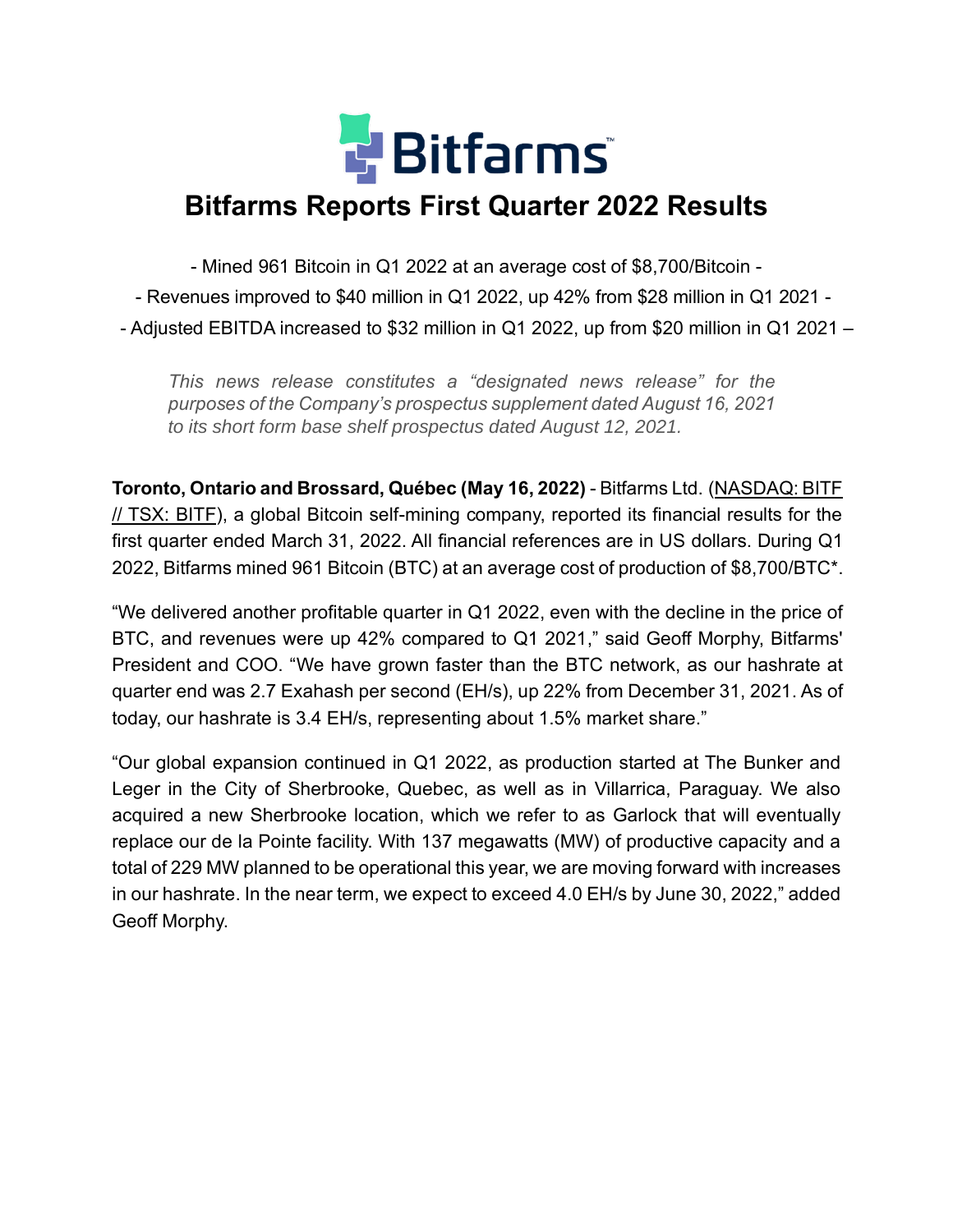## **Q1 2022 and Recent Financial Highlights**

Financial results in Q1 2022 were substantially impacted by the decline in the market price of BTC during the quarter as compared to Q4 2021.

- Increased total revenues to \$40 million, up 40%, from \$28 million in Q1 2021, and decreased from \$60 million in Q4 2021.
- Q1 2022 net income of \$5 million, up from a net loss of \$8 million in Q1 2021 and decreased from \$10 million in Q4 2021.
- Gross mining margin\*\* declined to 76% as it was impacted by the decline in the price of BTC, down from 80% in Q1 2021 and down from 84% in Q4 2021.
- Adjusted EBITDA\*\* of \$32 million, or 80% of revenue, up from \$20 million, or 69% of revenue, in Q1 2021, and decreased from \$44 million, or 74% of revenue, in Q4 2021.
- At March 31, 2022, held \$77 million in cash and BTC valued at approximately \$239 million, based upon a Bitcoin price of approximately \$45,500 as reported by Coinmarketcap.com at March 31, 2022, and had working capital of \$181 million.
- On January 6, 2022, purchased 1,000 BTC for \$43 million, adding to BTC treasury holdings.
- On February 24, 2022, entered into a \$32 million equipment financing agreement.
- On March 28, 2022, expanded borrowing under the Company's BTC-backed credit facility to \$100 million from \$60 million.

## **Recent Operating Highlights**

- Initiated production at the Leger site in the City of Sherbrooke, Québec, increasing total farms in production to nine and increasing operational capacity by 16 megawatts (MW) of Leger's planned total of 30 MW of capacity.
- Increased total corporate electrical capacity by 16 MW to 137 MW.
- Officially launched the Company's revamped internal miner management system that has been in Beta for the last 9 months. The new management software can enable the Company to individually manage hundreds of thousands of miners across its globally decentralized mining farms with a focus on maximizing uptime.
- Received and installed over 11,000 miners in Q1 2022. In April 2022, an additional 5,900 new miners were installed, adding more than 590 PH/s to Bitfarms' online hashrate.
- Commenced production at The Bunker in the City of Sherbrooke, adding capacity of 12 MW.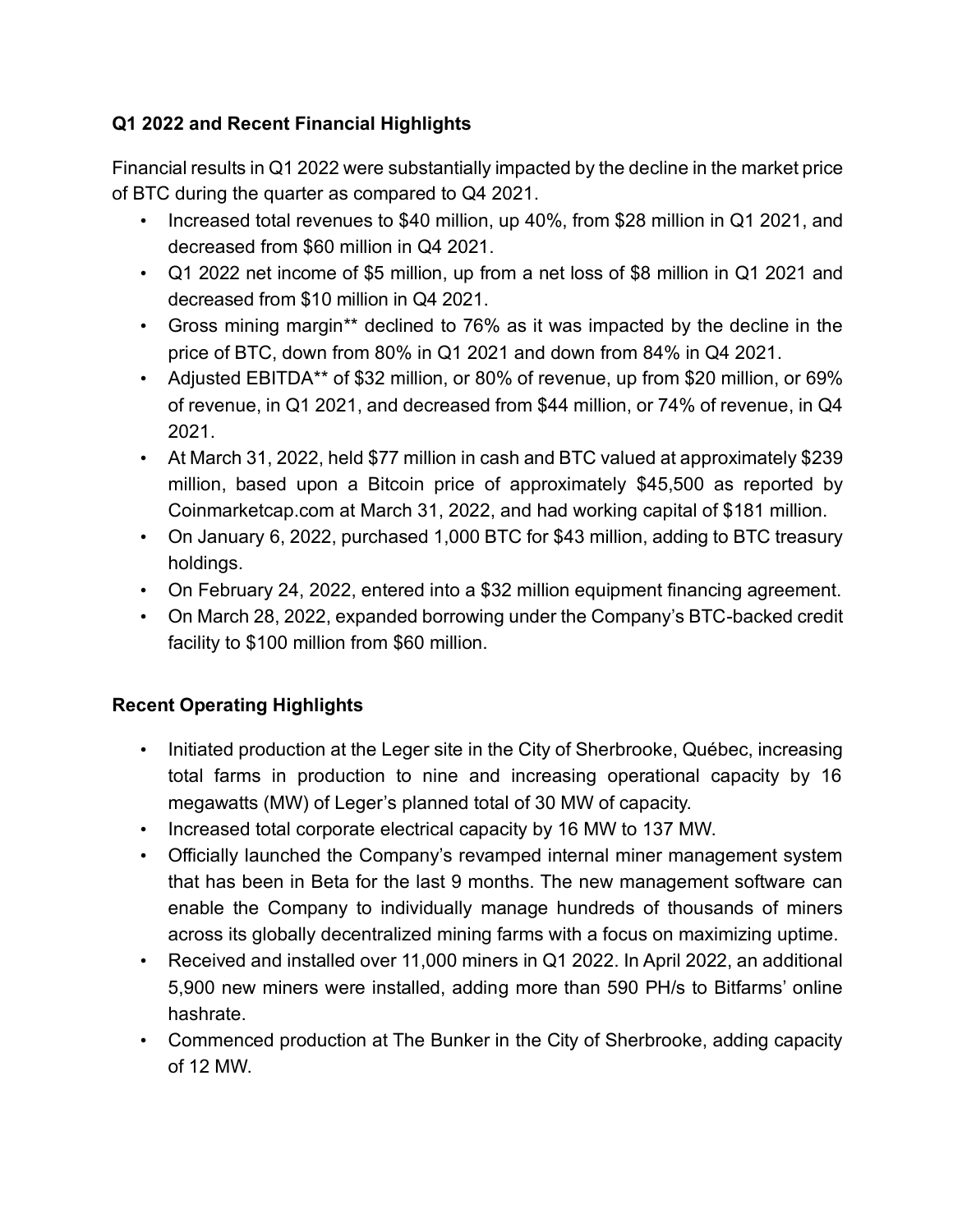- Acquired an additional location, known as Garlock, in the City of Sherbrooke, to develop an 18 MW facility intended to replace the existing de la Pointe facility scheduled to be retired in February 2023.
- Commenced production at 10 MW farm in Villarrica, Paraguay.

## **2022 Expansion Plan Update**

Bitfarms' current expectations and goals for 2022 are summarized below:

- Existing infrastructure construction contracts are projected to provide capacity for 6.0 EH/s of miners by year-end 2022, reflecting adjustments to the Company's Argentina construction plan, and expansion opportunities in Canada and Paraguay.
	- o 2022 quarterly hashrate targets based on current infrastructure construction and miner deliveries schedules are:
		- 4.0 EH/s as of June 30, 2022,
		- 4.2 EH/s as of September 30, 2022, and
		- 6.0 EH/s as of December 31, 2022.
- Miners and orders for miners with delivery scheduled in 2022 will be capable of producing up to 7.2 EH/s when fully operational.

Opportunities are being evaluated and others will be assessed in Bitfarms' effort to provide the additional infrastructure and mining hardware to reach the Company's 8.0 EH/s goal by the end of 2022.

"Our updated development activities in Argentina, Washington, and Quebec continue on track in support of our 2022 quarterly EH/s goals," noted Geoff Morphy. "Our business development for 2022 and into 2023 are focused on a broad portfolio of opportunities, with a diversified mix in various regions where we are currently operating as well as new geographies. We are in advanced discussions for additional production facilities, all of which would utilize sustainably priced hydropower," added Morphy.

## **Financing Update**

"We are supporting our ongoing growth while ensuring financial stability with a balanced financing strategy. We utilized \$72 million in non-dilutive, non-recourse debt financing during Q1 2022," said Jeffrey Lucas, CFO of Bitfarms. "Going forward, we will continue to maintain flexibility to capitalize on available financing alternatives and our assets in light of our capital requirements and ever-changing market conditions."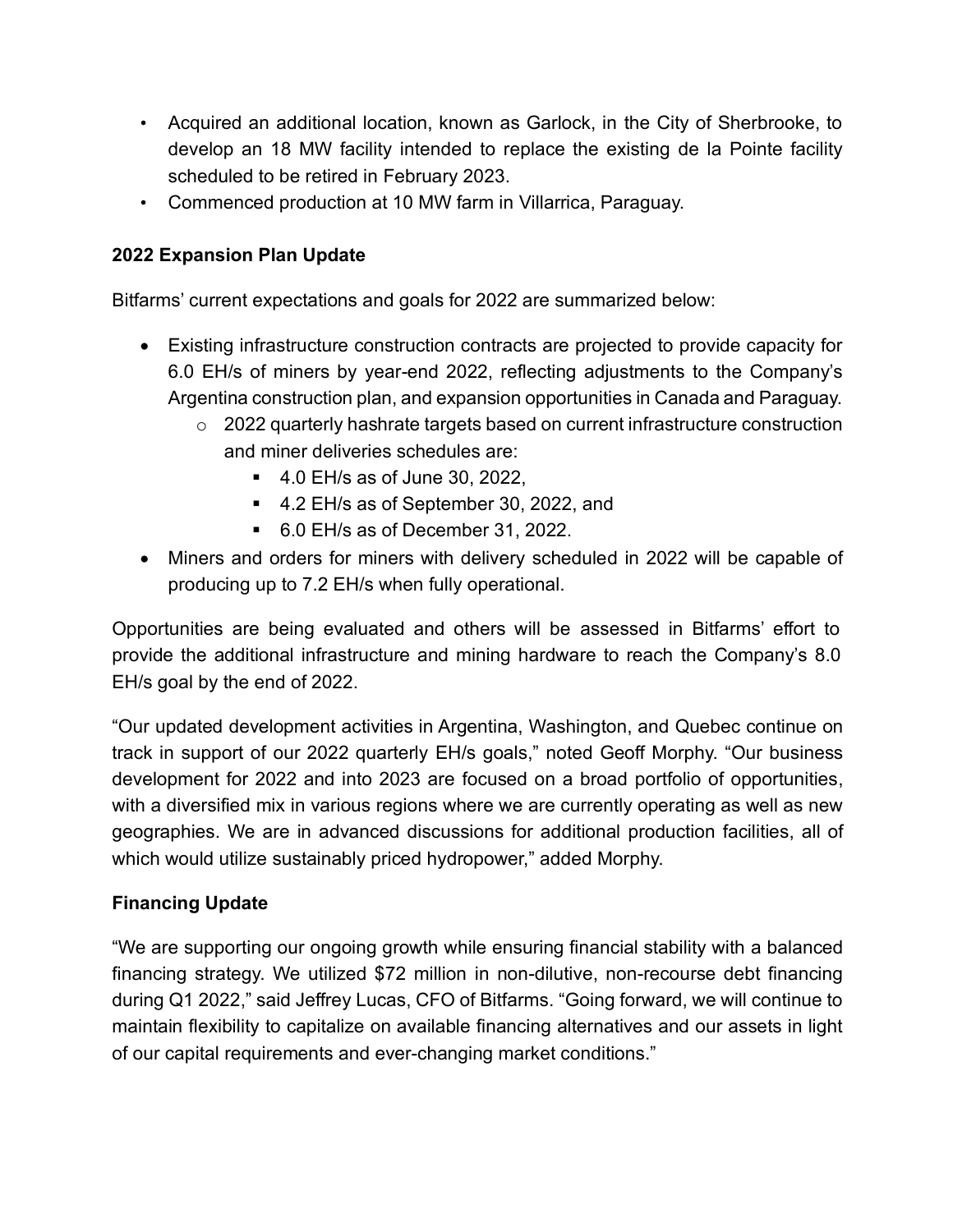Financing activities included initiating a \$100 million BTC-backed credit facility on December 30, 2021, all of which has been drawn and is outstanding, and entering into a \$32 million equipment financing agreement on February 24, 2022.

On August 16, 2021, the Company entered into an offering agreement with H.C. Wainwright & Co., LLC, pursuant to which the Company established an at-the-market equity program. From the commencement of the ATM Program through March 31, 2022, the Company issued 30,743,637 common shares at an average share price of approximately \$5.77. During the three months ended March 31, 2022, the Company issued 6,820,709 common shares in exchange for gross proceeds of \$27.2 million, at an average share price of approximately \$3.99, and received net proceeds of \$26.3 million after paying commissions and other transaction fees of \$0.9 million.

Overall, from its commencement through May 13, 2022, total gross proceeds of \$182.2 million have been raised under the ATM Program.

## **Financial Results for the Quarter ended March 31, 2022**

In Q1 2022, the Company generated revenues of \$40 million, up \$12 million, or 42%, compared to Q1 2021.

Q1 2022 gross mining profit and gross mining margin were \$30 million and 76%, compared to \$22 million and 80% in Q1 2021, respectively.

In Q1 2022, the Company mined 961 BTC for an average cost of production per BTC of \$8,700 in Q1 2022, compared to \$8,400 in Q1 2021.

Operating income for Q1 2022 was \$7 million, compared to \$16 million in Q1 2021. Q1 2022 net income was \$5 million, or \$0.02 per basic and diluted share, compared to a net loss of \$8 million, or \$(0.06) per basic and diluted share, in Q1 2021. Q1 2022 EBITDA and EBITDA margin were \$27 million and 67%, up from a loss of \$3 million and negative 11% in Q1 2021, respectively. Q1 2022 Adjusted EBITDA was \$32 million, resulting in an Adjusted EBITDA margin of 80%, compared to \$20 million and 69% in Q1 2021, respectively.

At March 31, 2022, the Company held \$77 million in cash and 5,244 BTC, of which 3,064 collateralized \$100 million in debt.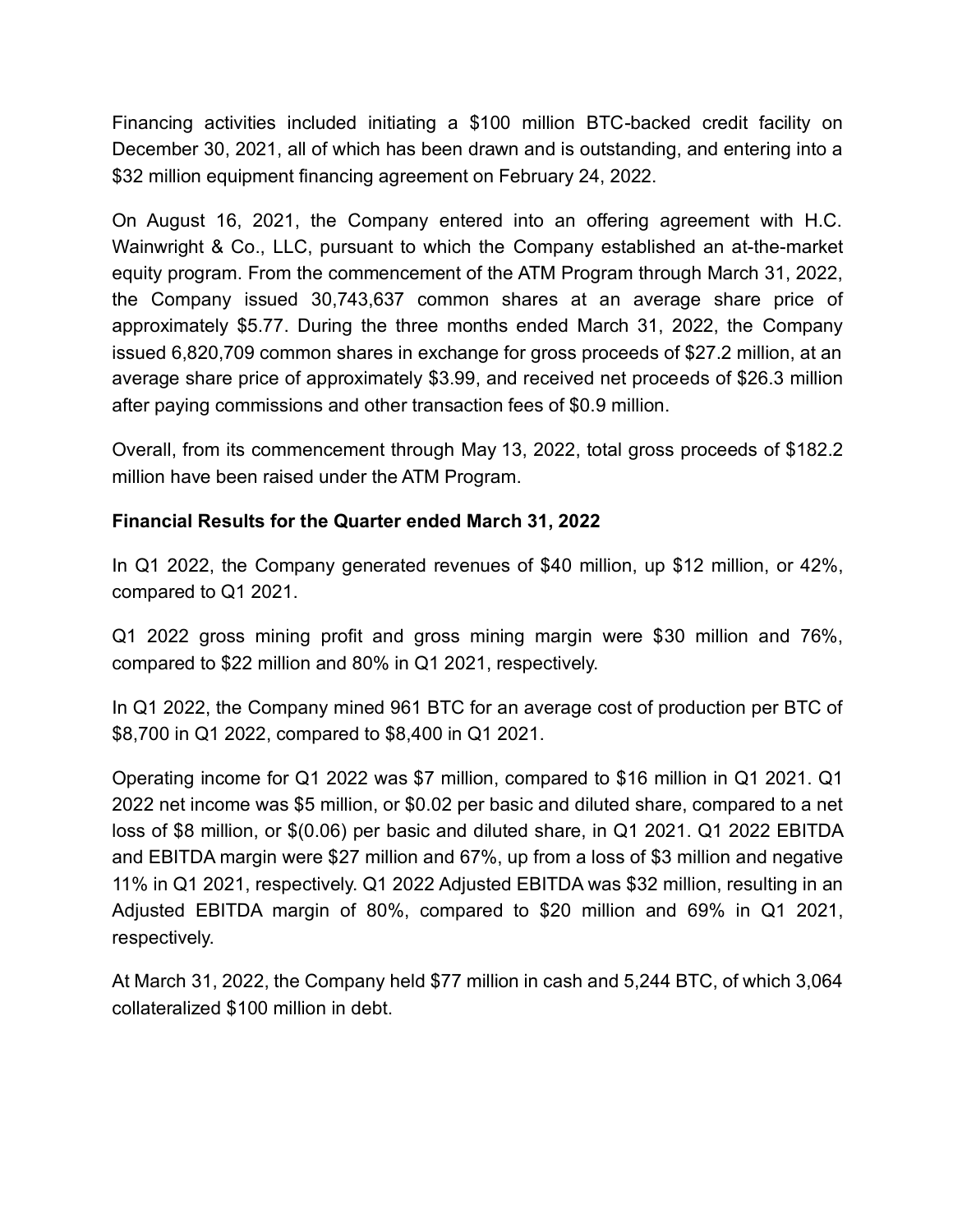| Q1 2022 | Q4 2021: | Q3 2021: | Q2 2021: | Q1 2021: |
|---------|----------|----------|----------|----------|
| \$8,700 | \$8,000  | \$6,900  | \$9,000  | \$8,400  |

#### **Cost of Production per BTC Trailing 12 Months (Rounded to nearest \$100)**

Bitfarms' average cost of production in Q1 2022 was \$8,700, among the lowest reported in the industry. The cost of production in Q3 2021 was lower than other 2021 quarterly periods primarily due to disruptions during that period in China that affected the global BTC network.

## **Conference Call**

Management will host a conference call and live webcast with accompanying presentation today, Monday, May 16, 11 a.m. ET to review the financial results. Following management's formal remarks there will be a live question-and-answer session, which may include pre-submitted questions. Participants are asked to pre-register for the call through the following link:

## [Q1 2022 Conference Call](https://dpregister.com/sreg/10165182/f2239ae7b8)

Please note that registered participants will receive their dial in number upon registration and will dial directly into the call without delay. Those without internet access or unable to pre-register may dial in by calling: 1- 866-777-2509 (domestic), 1- 412-317-5413 (international). All callers should dial in approximately 10 minutes prior to the scheduled start time and ask to be joined into the Bitfarms call.

The conference call will also be available through a live webcast found here:

## [Live Webcast](https://services.choruscall.com/mediaframe/webcast.html?webcastid=mdqyFZfq)

A webcast replay of the call will be available approximately one hour after the end of the call and will be available for one year, at the above webcast link. A telephonic replay of the call will be available through May 23, 2022 and may be accessed by calling 1- 877- 344-7529 (domestic) or 1- 412-317-0088 (international) or Canada (toll free) 855-669- 9658 and using access code 2555247. A presentation of the Q1 2022 results will be accessible on Monday, May 16, 2022, under the "Investors" section of Bitfarms' website.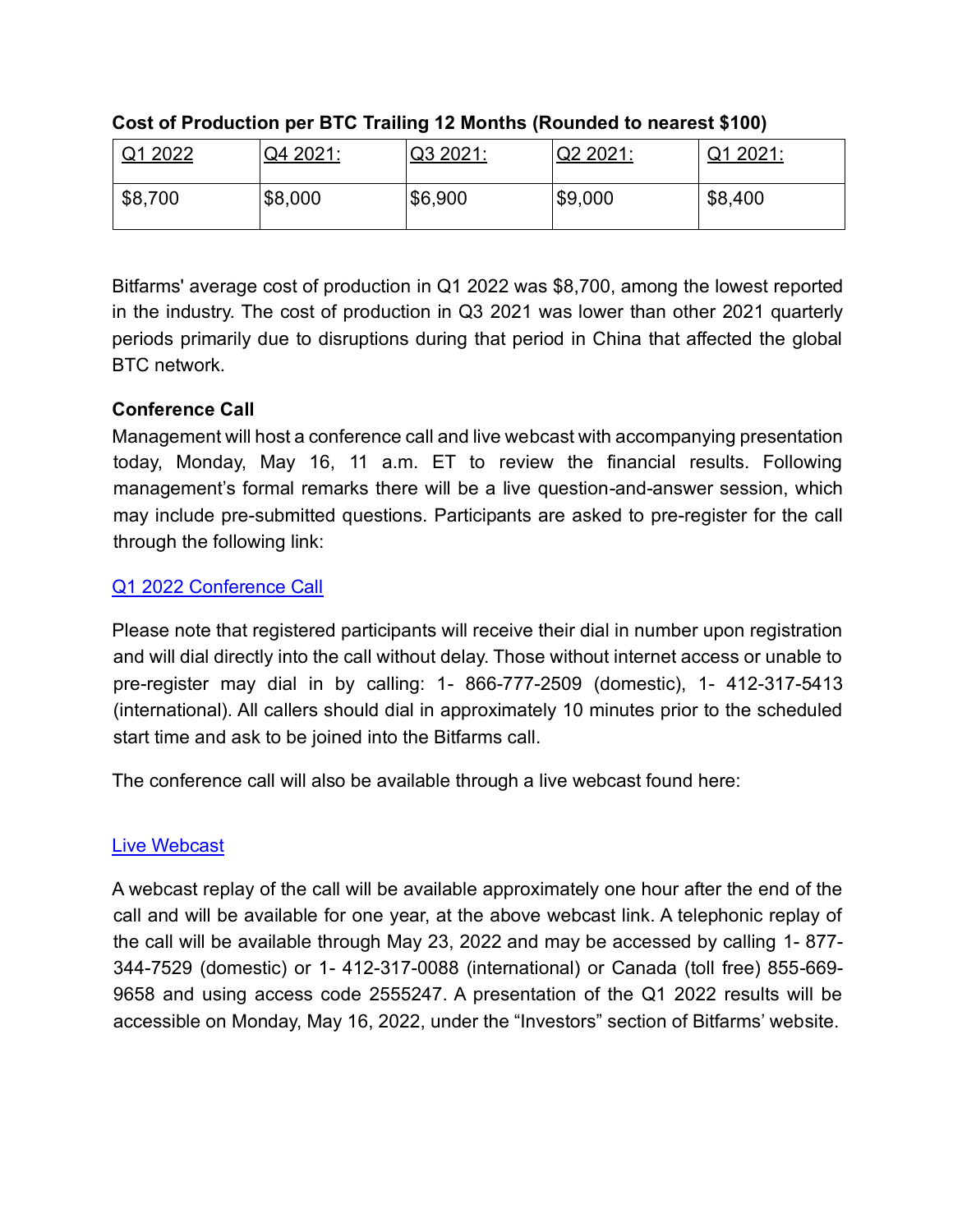*\*Represents the direct cost of Bitcoin based on the total electricity costs and hosting costs related to the mining of Bitcoin, excluding electricity consumed by hosting clients, divided by the total number of Bitcoin mined.*

*\*\*Gross mining margin, EBITDA, EBITDA margin, Adjusted EBITDA and Adjusted EBITDA margin are non-IFRS financial measures and should be read in conjunction with, and should not be viewed as alternatives to or replacements of, measures of operating results and liquidity presented in accordance with IFRS and refer readers to reconciliations of Non-IFRS measures included in the Company's MD&A.*

#### **About Bitfarms Ltd.**

Founded in 2017, Bitfarms is a global Bitcoin self-mining company, running vertically integrated mining operations with onsite technical repair, proprietary data analytics and company-owned electrical engineering and installation services to deliver high operational performance and uptime.

Having demonstrated rapid growth and stellar operations, Bitfarms became the first Bitcoin mining company to complete its long form prospectus with the Ontario Securities Commission and started trading on the TSX-V in July 2019. On February 24, 2021, Bitfarms was honoured to be announced as a Rising Star by the TSX-V. On June 21, 2021, Bitfarms started trading on the Nasdaq Stock Market. On February 24, 2022, the Company was further honoured by the TSX-V as Venture 50 Winner, placing first in the Technology sector. On April 8, 2022, Bitfarms up-listed from the TSX-V to the TSX.

Operationally, Bitfarms has a diversified production platform with seven industrial scale facilities located in Québec, one in Washington state, and one in Paraguay. Each facility is over 99% powered with environmentally friendly hydro power and secured with longterm power contracts. Bitfarms is currently the only publicly traded pure-play mining company audited by a Big Four accounting firm.

To learn more about Bitfarms' events, developments, and online communities:

Website: [www.bitfarms.com](https://cts.businesswire.com/ct/CT?id=smartlink&url=http%3A%2F%2Fwww.bitfarms.com&esheet=52352512&newsitemid=20201222005172&lan=en-US&anchor=www.bitfarms.com&index=2&md5=8a9d4e770ff4a5696a36ad864bb10f7e)

[https://www.facebook.com/bitfarms/](https://cts.businesswire.com/ct/CT?id=smartlink&url=https%3A%2F%2Fwww.facebook.com%2Fbitfarms%2F&esheet=52352512&newsitemid=20201222005172&lan=en-US&anchor=https%3A%2F%2Fwww.facebook.com%2Fbitfarms%2F&index=3&md5=b6e44e25b52add15c33e867ef844a87f) [https://twitter.com/Bitfarms\\_io](https://cts.businesswire.com/ct/CT?id=smartlink&url=https%3A%2F%2Ftwitter.com%2FBitfarms_io&esheet=52352512&newsitemid=20201222005172&lan=en-US&anchor=https%3A%2F%2Ftwitter.com%2FBitfarms_io&index=4&md5=ea5504adaee0d8d42bb82da141578a4c) [https://www.instagram.com/bitfarms/](https://cts.businesswire.com/ct/CT?id=smartlink&url=https%3A%2F%2Fwww.instagram.com%2Fbitfarms%2F&esheet=52352512&newsitemid=20201222005172&lan=en-US&anchor=https%3A%2F%2Fwww.instagram.com%2Fbitfarms%2F&index=5&md5=c23e35264dd3b32f731404db5d27ba13) [https://www.linkedin.com/company/bitfarms/](https://cts.businesswire.com/ct/CT?id=smartlink&url=https%3A%2F%2Fwww.linkedin.com%2Fcompany%2Fbitfarms%2F&esheet=52352512&newsitemid=20201222005172&lan=en-US&anchor=https%3A%2F%2Fwww.linkedin.com%2Fcompany%2Fbitfarms%2F&index=6&md5=b1358cccd49bdc78b84622ab953c638b)

#### *Cautionary Statement*

*Trading in the securities of the Company should be considered highly speculative. No stock exchange, securities commission or other regulatory authority has approved or disapproved the information contained herein. Neither the Toronto Stock Exchange, Nasdaq, or any other securities exchange or regulatory authority accepts responsibility for the adequacy or accuracy of this release.*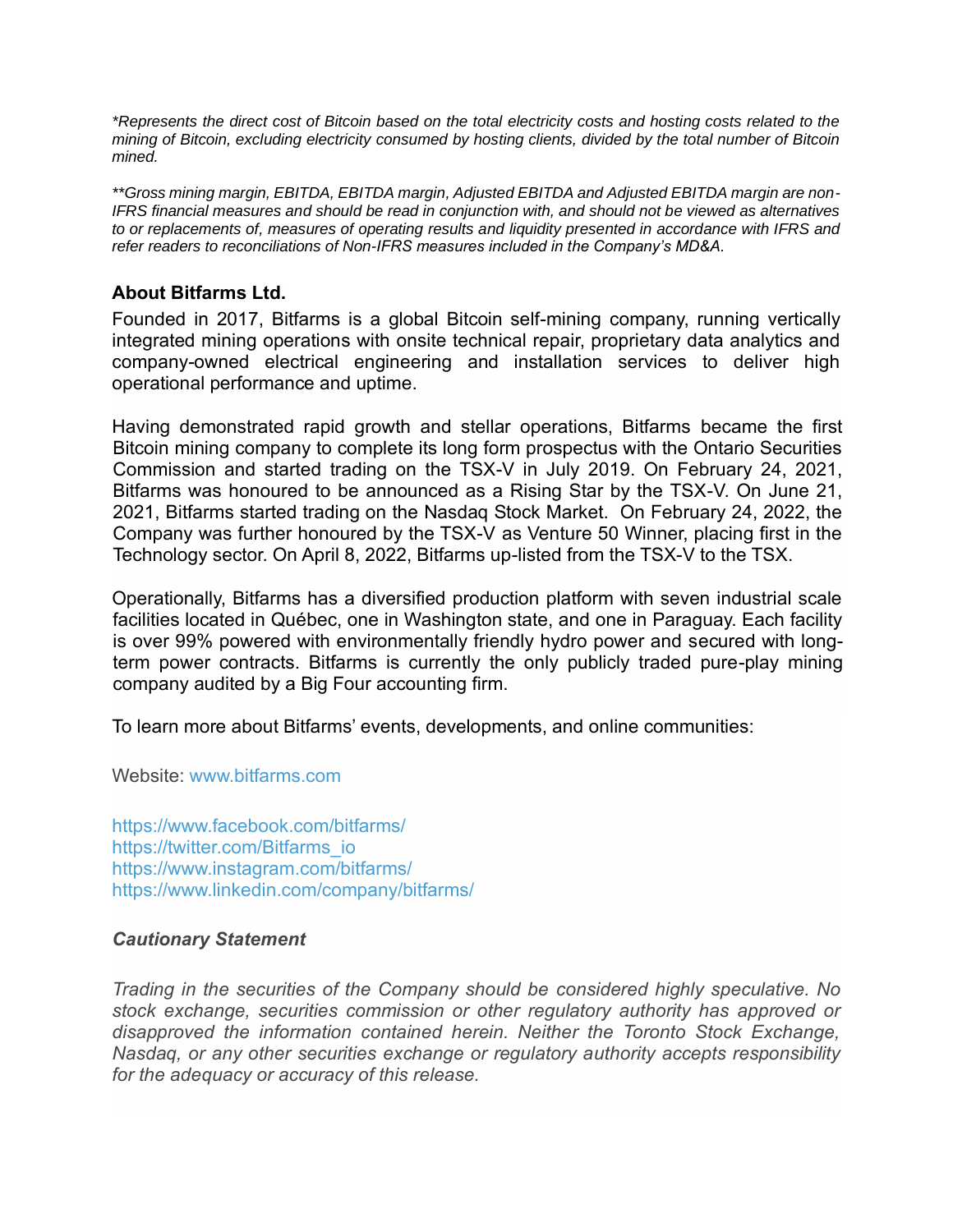#### *Forward-Looking Statements*

*This news release contains certain "forward-looking information" and "forward-looking statements" (collectively, "forward-looking information") that are based on expectations, estimates and projections as at the date of this news release and are covered by safe harbors under Canadian and United States securities laws. The statements and information in this release under the heading "2022 Expansion Plan Update" and* otherwise *regarding expansion plans, including targets and goals for* productive capacity and hashrates, *and about other future plans and objectives of the Company are forwardlooking information. Other forward-looking information includes, but is not limited to, information concerning: the intentions, plans and future actions of the Company, as well as Bitfarms' ability to successfully mine digital currency, revenue increasing as currently anticipated, the ability to profitably liquidate current and future digital currency inventory, volatility of network difficulty and digital currency prices and the potential resulting significant negative impact on the Company's operations, the construction and operation of expanded blockchain infrastructure as currently planned, and the regulatory environment for cryptocurrency in the applicable jurisdictions.*

*Any statements that involve discussions with respect to predictions, expectations, beliefs, plans, projections, objectives, assumptions, future events or performance (often but not always using phrases such as "expects", or "does not expect", "is expected", "anticipates" or "does not anticipate", "plans", "budget", "scheduled", "forecasts", "estimates", "believes" or "intends" or variations of such words and phrases or stating that certain actions, events or results "may" or "could", "would", "might" or "will" be taken to occur or be achieved) are not statements of historical fact and may be forward-looking information and are intended to identify forward-looking information.*

This forward-looking information is based on assumptions and estimates of management of the Company at the time they were made, and involves known and unknown risks, uncertainties and other factors which may cause the actual results, performance or achievements of the Company to be materially different from any future results, performance or achievements expressed or implied by such forward-looking information. Such factors include, among others, risks relating to: the global economic climate; dilution; the Company's limited operating history; future capital needs and uncertainty of additional financing, including the Company's ability to utilize the Company's at-themarket offering (the "ATM Program") and the prices at which the Company may sell Common Shares in the ATM Program, as well as capital market conditions in general; risks relating to the strategy of maintaining and increasing Bitcoin holdings and the impact of depreciating Bitcoin prices on working capital; the competitive nature of the industry; currency exchange risks; the need for the Company to manage its planned growth and expansion; the effects of product development and need for continued technology change; the ability to maintain reliable and economical sources of power to run its cryptocurrency mining assets; the impact of energy curtailment or regulatory changes in the energy regimes in the jurisdictions in which the Company operates; protection of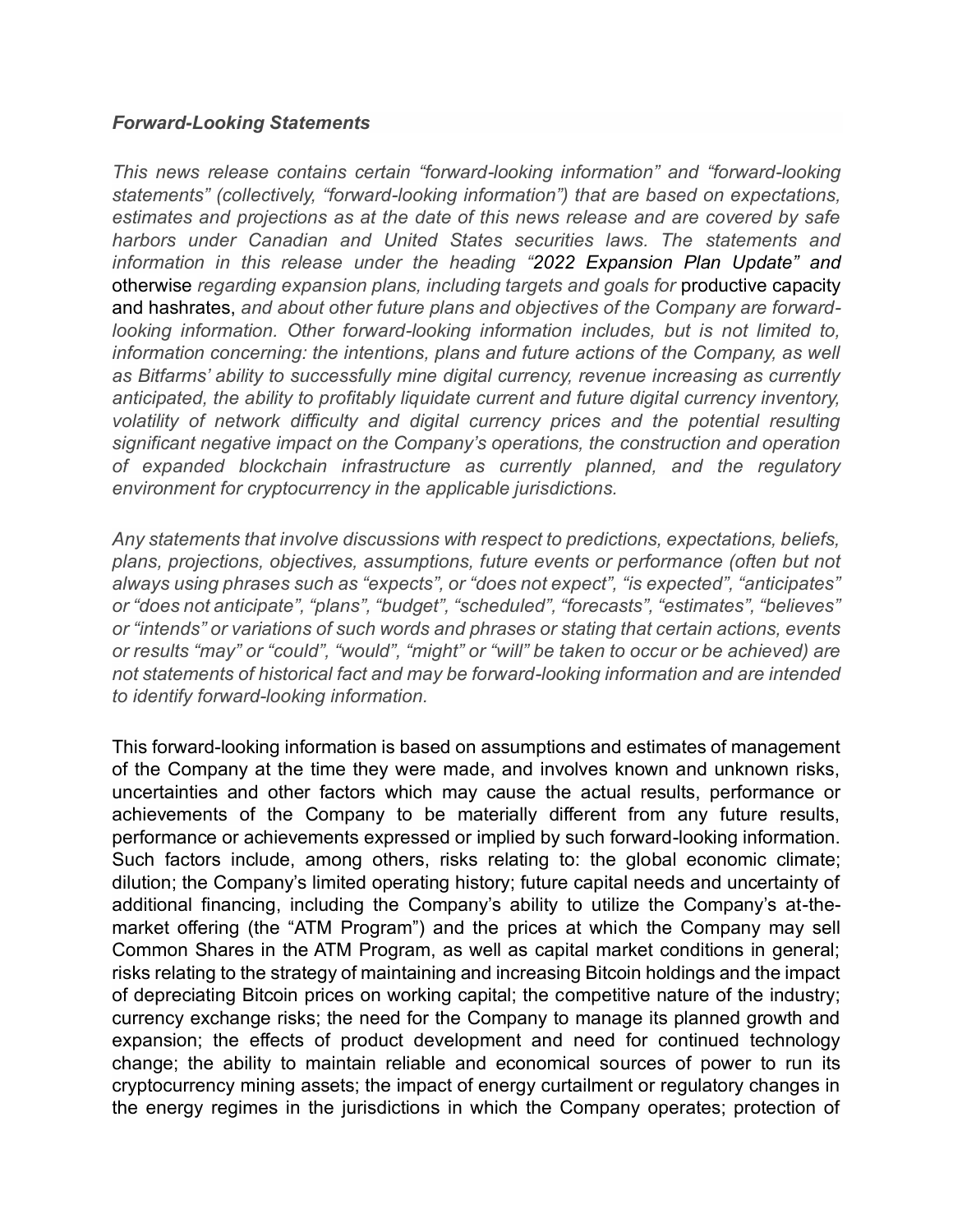proprietary rights; the effect of government regulation and compliance on the Company and the industry; network security risks; the ability of the Company to maintain properly working systems; reliance on key personnel; global economic and financial market deterioration impeding access to capital or increasing the cost of capital; share dilution resulting from the ATM Program and from other equity issuances; and volatile securities markets impacting security pricing unrelated to operating performance. In addition, particular factors that could impact future results of the business of Bitfarms include, but are not limited to: the construction and operation of facilities may not occur as currently planned, or at all; expansion may not materialize as currently anticipated, or at all; the digital currency market; the ability to successfully mine digital currency; revenue may not increase as currently anticipated, or at all; it may not be possible to profitably liquidate the current digital currency inventory, or at all; a decline in digital currency prices may have a significant negative impact on operations; an increase in network difficulty may have a significant negative impact on operations; the volatility of digital currency prices; the anticipated growth and sustainability of hydroelectricity for the purposes of cryptocurrency mining in the applicable jurisdictions; the inability to maintain reliable and economical sources of power for the Company to operate cryptocurrency mining assets; the risks of an increase in the Company's electricity costs, cost of natural gas, changes in currency exchange rates, energy curtailment or regulatory changes in the energy regimes in the jurisdictions in which the Company operates and the adverse impact on the Company's profitability; the ability to complete current and future financings, any regulations or laws that will prevent Bitfarms from operating its business; historical prices of digital currencies and the ability to mine digital currencies that will be consistent with historical prices; an inability to predict and counteract the effects of COVID-19 on the business of the Company, including but not limited to the effects of COVID-19 on the price of digital currencies, capital market conditions, restriction on labour and international travel and supply chains; and, the adoption or expansion of any regulation or law that will prevent Bitfarms from operating its business, or make it more costly to do so. For further information concerning these and other risks and uncertainties, refer to the Company's filings on [www.SEDAR.com](http://www.sedar.com/) (which are also available on the website of the U.S. Securities and Exchange Commission at [www.sec.gov\)](http://www.sec.gov/), including the annual information form for the year-ended December 31, 2021, filed on March 28, 2022. The Company has also assumed that no significant events occur outside of Bitfarms' normal course of business. Although the Company has attempted to identify important factors that could cause actual results to differ materially from those expressed in forward-looking statements, there may be other factors that cause results not to be as anticipated, estimated or intended. There can be no assurance that such statements will prove to be accurate as actual results and future events could differ materially from those anticipated in such statements. Accordingly, readers should not place undue reliance on any forward-looking information. The Company undertakes no obligation to revise or update any forward-looking information other than as required by law.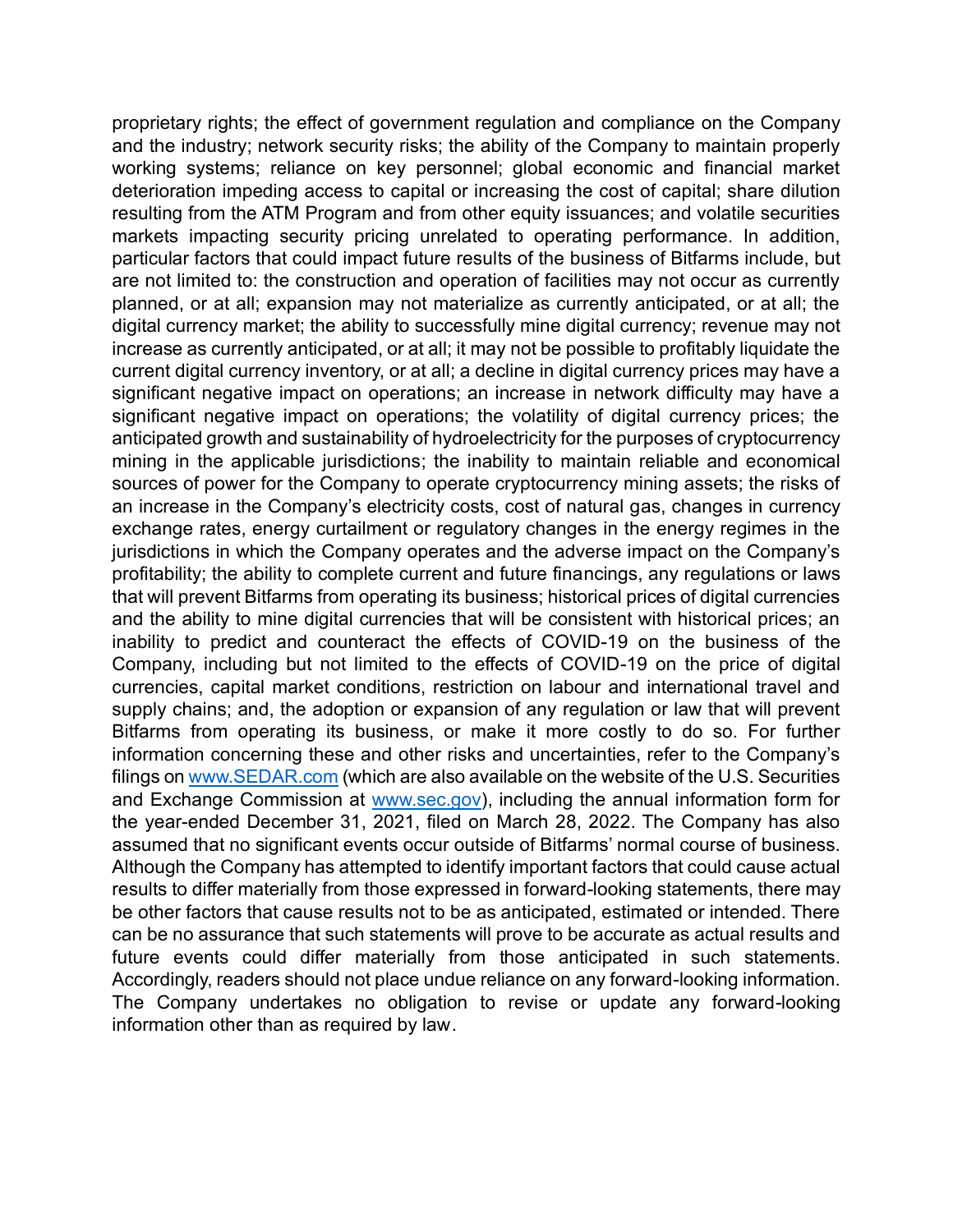## **Contacts**

#### **Investor Relations:**

#### **LHA Investor Relations**

David Barnard +1 415-433-3777 [Investors@bitfarms.com](mailto:Investors@bitfarms.com)

#### **US Media:**

## **YAP Global**

Mia Grodsky, Account Executive [mia@yapglobal.com](mailto:mia@yapglobal.com)

#### **Québec Media:**

## **Ryan Affaires publiques**

Valérie Pomerleau, Public Affairs and Communications [valerie@ryanap.com](mailto:valerie@ryanap.com)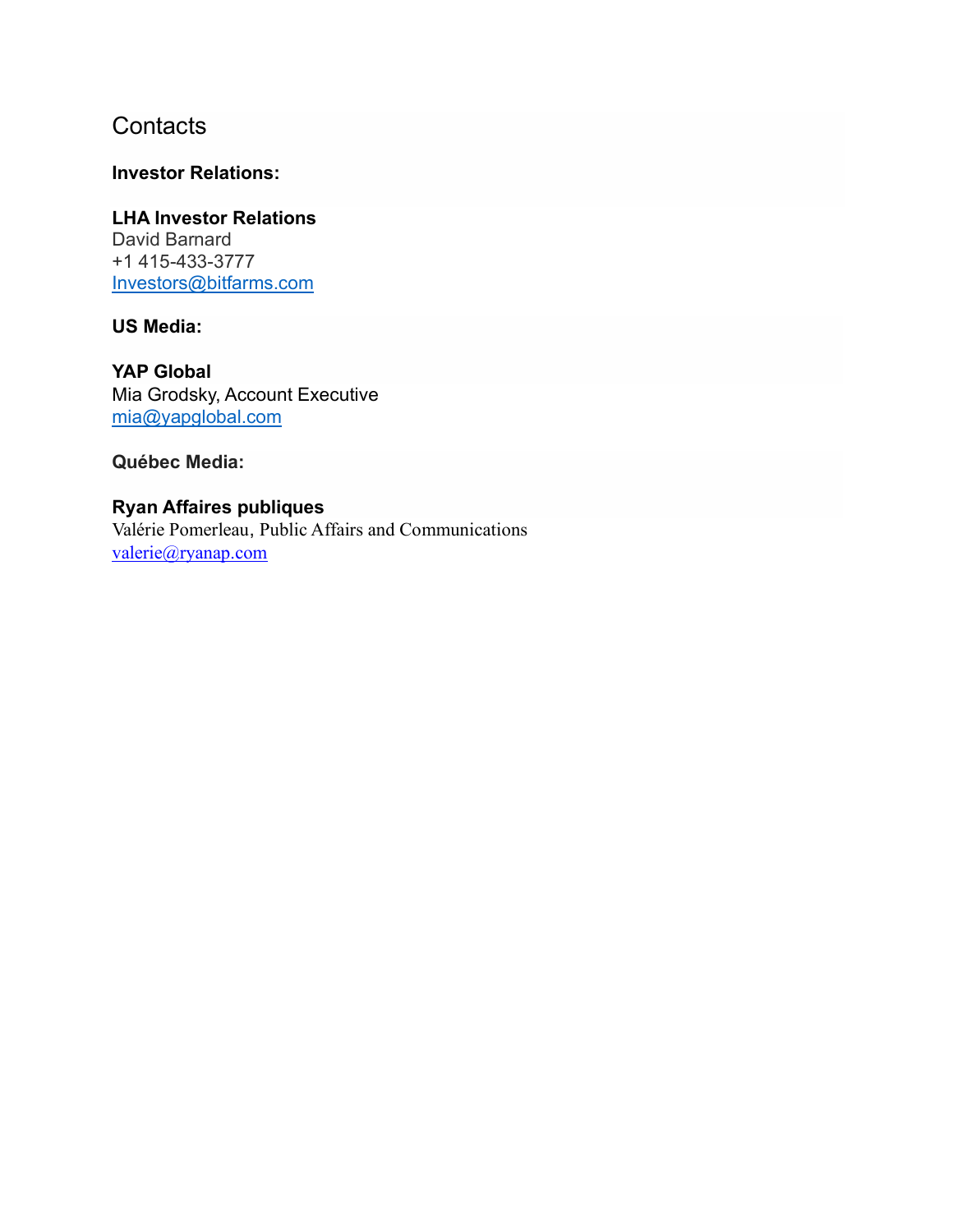|  | <b>Bitfarms Ltd. Consolidated Results of Operations</b> |  |  |
|--|---------------------------------------------------------|--|--|
|--|---------------------------------------------------------|--|--|

| (U.S.\$ in thousands except where indicated)         | Three months ended |                |           |           |
|------------------------------------------------------|--------------------|----------------|-----------|-----------|
| For the periods ended as indicated                   | March 31, 2022     | March 31, 2021 | \$ Change | % Change  |
| Revenues                                             | 40,329             | 28,432         | 11,897    | 42%       |
| Cost of sales                                        | 23,292             | 9,120          | 14,172    | 155%      |
| Gross profit                                         | 17,037             | 19,312         | (2,275)   | (12)%     |
| Gross margin                                         | 42%                | 68%            |           |           |
| General and administrative expenses                  | 13,843             | 2,819          | 11,024    | 391%      |
| Loss on disposition of digital assets                | 34                 | 22             | 12        | 55%       |
| Gain on revaluation of digital assets                | (3,702)            |                | (3,702)   | $(100\%)$ |
| Gain on disposition of property, plant and equipment | (12)               | (19)           | 7         | (37%)     |
| Operating income                                     | 6,874              | 16,490         | (9,616)   | (58) %    |
| Operating margin                                     | 17%                | 58%            |           |           |
| Net financial expenses (income)                      | (4,083)            | 23,425         | (27, 508) | (117%)    |
| Net income (loss) before income taxes                | 10,957             | (6,935)        | 17,892    | 258%      |
| Income tax expense                                   | 6,438              | 670            | 5,768     | 861%      |
| Net income (loss)                                    | 4,519              | (7,605)        | 12,124    | 159%      |
| Basic earnings (loss) per share (in U.S dollars)     | 0.02               | (0.06)         |           |           |
| Diluted earnings (loss) per share (in U.S dollars)   | 0.02               | (0.06)         |           |           |
| Revaluation gain on digital assets (net of tax)      |                    | 5,128          | (5, 128)  | $(100\%)$ |
| Total comprehensive income (loss)                    | 4,519              | (2, 477)       | 6,996     | 282%      |
| Gross mining profit (1)                              | 30,140             | 22,267         | 7,873     | 35%       |
| Gross mining margin (1)                              | 76%                | 80%            |           |           |
| EBITDA <sup>(1)</sup>                                | 27,033             | (3,029)        | 30,062    | 992%      |
| EBITDA margin (1)                                    | 67%                | $(11\%)$       |           |           |
| Adjusted EBITDA <sup>(1)</sup>                       | 32,343             | 19,701         | 12,642    | 64%       |
| Adjusted EBITDA margin (1)                           | 80%                | 69%            |           |           |

*nm:* not meaningful

(1) Gross mining profit, Gross mining margin, EBITDA, EBITDA margin, Adjusted EBITDA and Adjusted EBITDA margin, are non-IFRS performance measures; refer to the Non-IFRS Financial Performance Measures section of this MD&A.